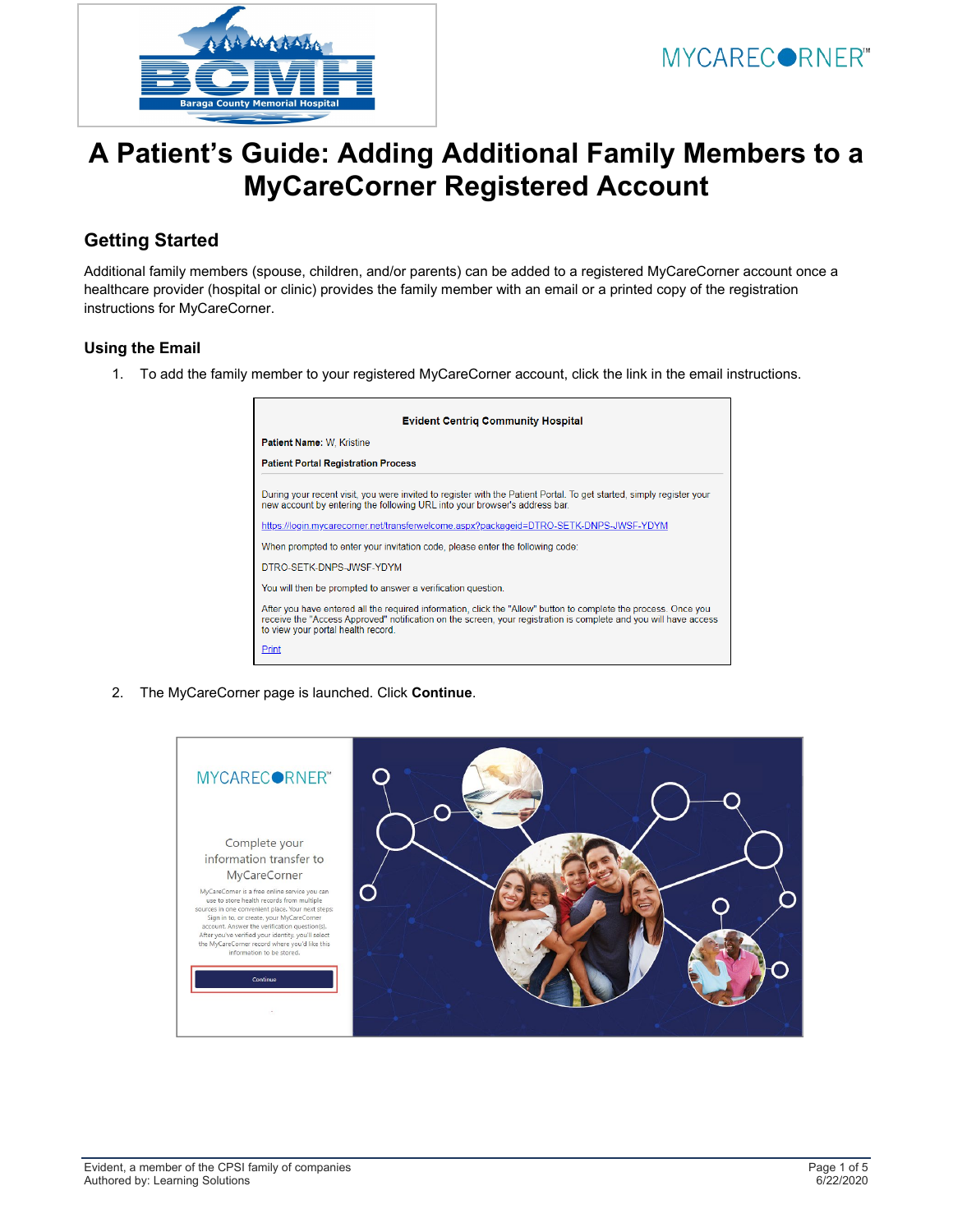3. The MyCareCorner Account screen is displayed. Enter the registered account member's **Email** and **Password** and click **Sign In.** 



4. To confirm the identity of your family member, enter the family member's date of birth and click **Submit**.

| MYCARECORNER" |                                                                                                                                   |
|---------------|-----------------------------------------------------------------------------------------------------------------------------------|
|               |                                                                                                                                   |
|               | Complete your information transfer to MyCareCorner                                                                                |
|               | Please answer the verification question to confirm your identity.<br>Your question is:<br>What is your date of birth (MM/DD/YYYY) |
|               | Enter your answer below.<br>07/25/2000                                                                                            |
|               | Submit                                                                                                                            |

5. The Information Transfer page is displayed. To add your family member's record to your account, click **Add record**.

| MYCARECORNER"                                                                                          |                                                                                                                                                                                                                                                                                                                 |  |  |  |  |  |
|--------------------------------------------------------------------------------------------------------|-----------------------------------------------------------------------------------------------------------------------------------------------------------------------------------------------------------------------------------------------------------------------------------------------------------------|--|--|--|--|--|
| Complete your information transfer to MyCareCorner                                                     |                                                                                                                                                                                                                                                                                                                 |  |  |  |  |  |
| Centriq Client Care wants to access MyCareCorner in order to:<br>Access 87 types of health information | Select the person below whose information is being transferred to<br>MyCareCorner. If you do not see the right person's name, click the Add<br>record button to add them to the list.                                                                                                                           |  |  |  |  |  |
| View health info                                                                                       | Select the record that Centrig Client Care will be able to access:                                                                                                                                                                                                                                              |  |  |  |  |  |
| Add or change health info                                                                              | nina Wells<br>Add record<br>$\overline{\phantom{a}}$                                                                                                                                                                                                                                                            |  |  |  |  |  |
| View the details of the requested access                                                               |                                                                                                                                                                                                                                                                                                                 |  |  |  |  |  |
| <b>Privacy Policy</b>                                                                                  | Terms of Use                                                                                                                                                                                                                                                                                                    |  |  |  |  |  |
|                                                                                                        | п                                                                                                                                                                                                                                                                                                               |  |  |  |  |  |
|                                                                                                        | Visit the Terms of Use and Privacy Policy to learn how Centriq Client Care will collect and use your<br>information, including where and how they may use, store, and transfer your information; what other<br>information they may collect; and how you can review, edit, or remove the information they hold. |  |  |  |  |  |
|                                                                                                        | Allow<br>Cancel                                                                                                                                                                                                                                                                                                 |  |  |  |  |  |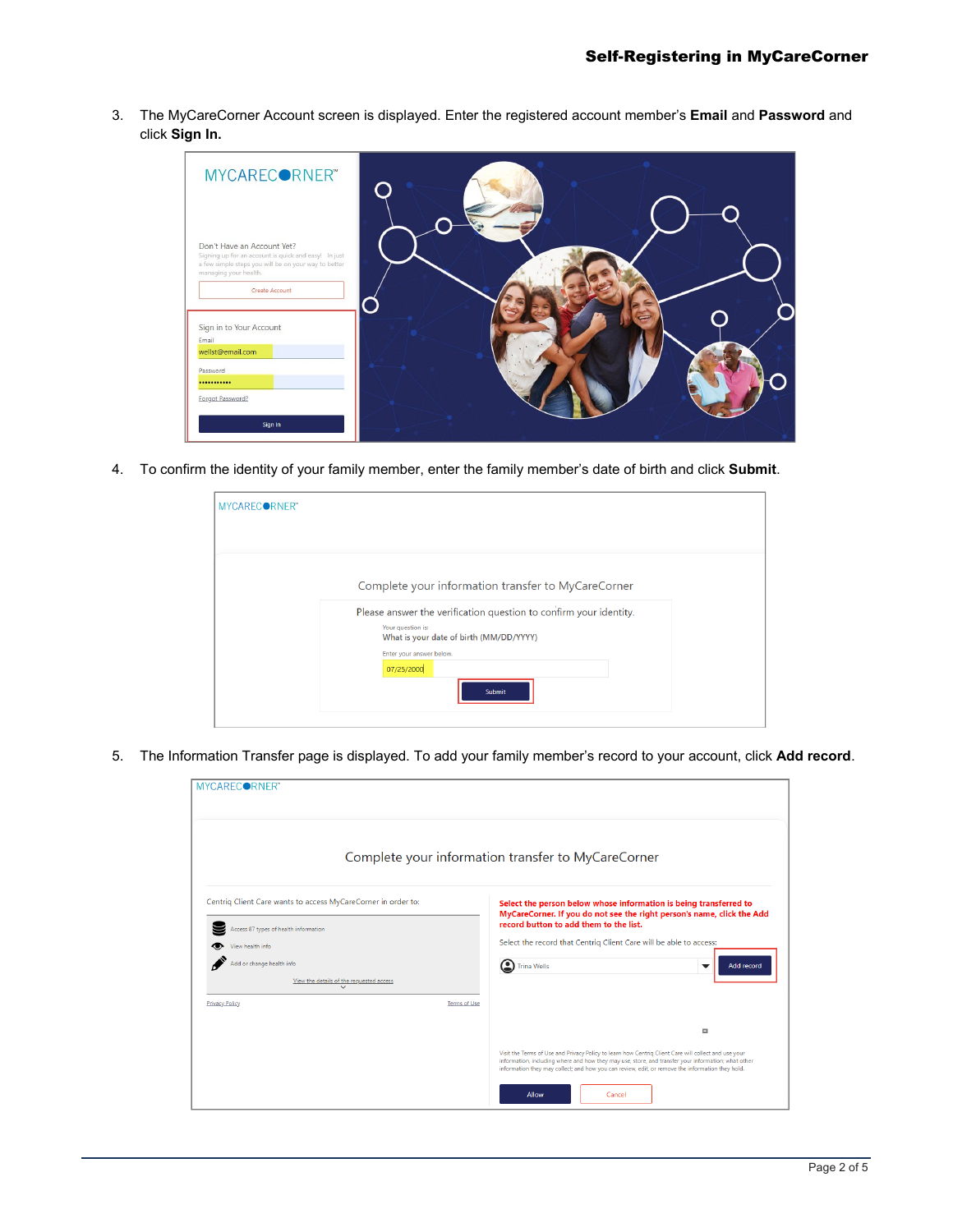6. On the Create New Record screen, enter the First Name, Last Name, Relationship, Sex, and Date of Birth of the family member's record you are adding. Then, enter the characters you see in the field provided and click **Create**.

| MYCAREC●RNER™                               |                                             |
|---------------------------------------------|---------------------------------------------|
|                                             | <b>Create New Record</b>                    |
| ft Home                                     | $*$ = mandatory field                       |
| <b>Health Record</b><br>$\sim$              | Profile Image<br>Choose File No file chosen |
| Allergies                                   | * First Name                                |
| <b>Appointments</b><br><b>Blood Glucose</b> | Kristine                                    |
| Blood Oxygen                                | * Last Name                                 |
| Conditions                                  | Wells                                       |
| <b>Encounters</b>                           | * Relationship                              |
| Encounters                                  | Child<br>$\checkmark$                       |
| Height                                      | $*_{\texttt{Sex}}$                          |
| Immunizations                               | <b>O</b> Female<br>$\bigcap$ Male           |
| Procedures                                  | * Date of Birth                             |
| Encounters                                  | ▦<br>07/25/2000                             |
| Vital Signs                                 |                                             |
| Weight                                      | * Enter the characters you see              |
| <b>EL</b> Lab Results                       | Kntjst<br>$\mathbf{c}$                      |
| <b>D</b> Medications                        | KntjsT                                      |
| <b>A</b> Messages                           | Create<br>Cancel                            |
|                                             |                                             |

7. The Information Transfer page is displayed. Select the family member's record from the drop-down list and click **Allow**.

| MYCARECORNER"                                                                                                                                                                                                                                                            |                                                                                                                                                                                                                                                                                                                                                                                                                                                                                                                                                                                                                                  |  |  |  |  |
|--------------------------------------------------------------------------------------------------------------------------------------------------------------------------------------------------------------------------------------------------------------------------|----------------------------------------------------------------------------------------------------------------------------------------------------------------------------------------------------------------------------------------------------------------------------------------------------------------------------------------------------------------------------------------------------------------------------------------------------------------------------------------------------------------------------------------------------------------------------------------------------------------------------------|--|--|--|--|
| Complete your information transfer to MyCareCorner                                                                                                                                                                                                                       |                                                                                                                                                                                                                                                                                                                                                                                                                                                                                                                                                                                                                                  |  |  |  |  |
| Centriq Client Care wants to access MyCareCorner in order to:<br>⋓<br>Access 87 types of health information<br>View health info<br>or change health info<br>View the details of the requested access<br>$\overline{\mathsf{v}}$<br><b>Privacy Policy</b><br>Terms of Use | Select the person below whose information is being transferred to MyCareCorner. If you do not see<br>the right person's name, click the Add record button to add them to the list.<br>Select the record that Centriq Client Care will be able to access:<br>Kristine Wells<br>Add record<br>▼<br>Visit the Terms of Use and Privacy Policy to learn how Centriq Client Care will collect and use your information, including where and how they may use,<br>store, and transfer your information; what other information they may collect; and how you can review, edit; or remove the information they hold.<br>Allow<br>Cancel |  |  |  |  |

8. The Access Approved screen is displayed. Click **Home.**

| MYCARECORNER"                                                                                                                                                                                                                                                                                                                                                                                                                                                   |
|-----------------------------------------------------------------------------------------------------------------------------------------------------------------------------------------------------------------------------------------------------------------------------------------------------------------------------------------------------------------------------------------------------------------------------------------------------------------|
|                                                                                                                                                                                                                                                                                                                                                                                                                                                                 |
| Access approved                                                                                                                                                                                                                                                                                                                                                                                                                                                 |
| Congratulations! You have completed the steps necessary to exchange information with your provider. Depending on how your provider uses MyCareComer, they might view information that you add to your MyCareComer record, or a<br>MyCareCorner record for you to view. Please ask your provider if you have questions about what to do next. You may be able to use apps that work with MyCareCorner to create, view or use health data in your record.<br>Home |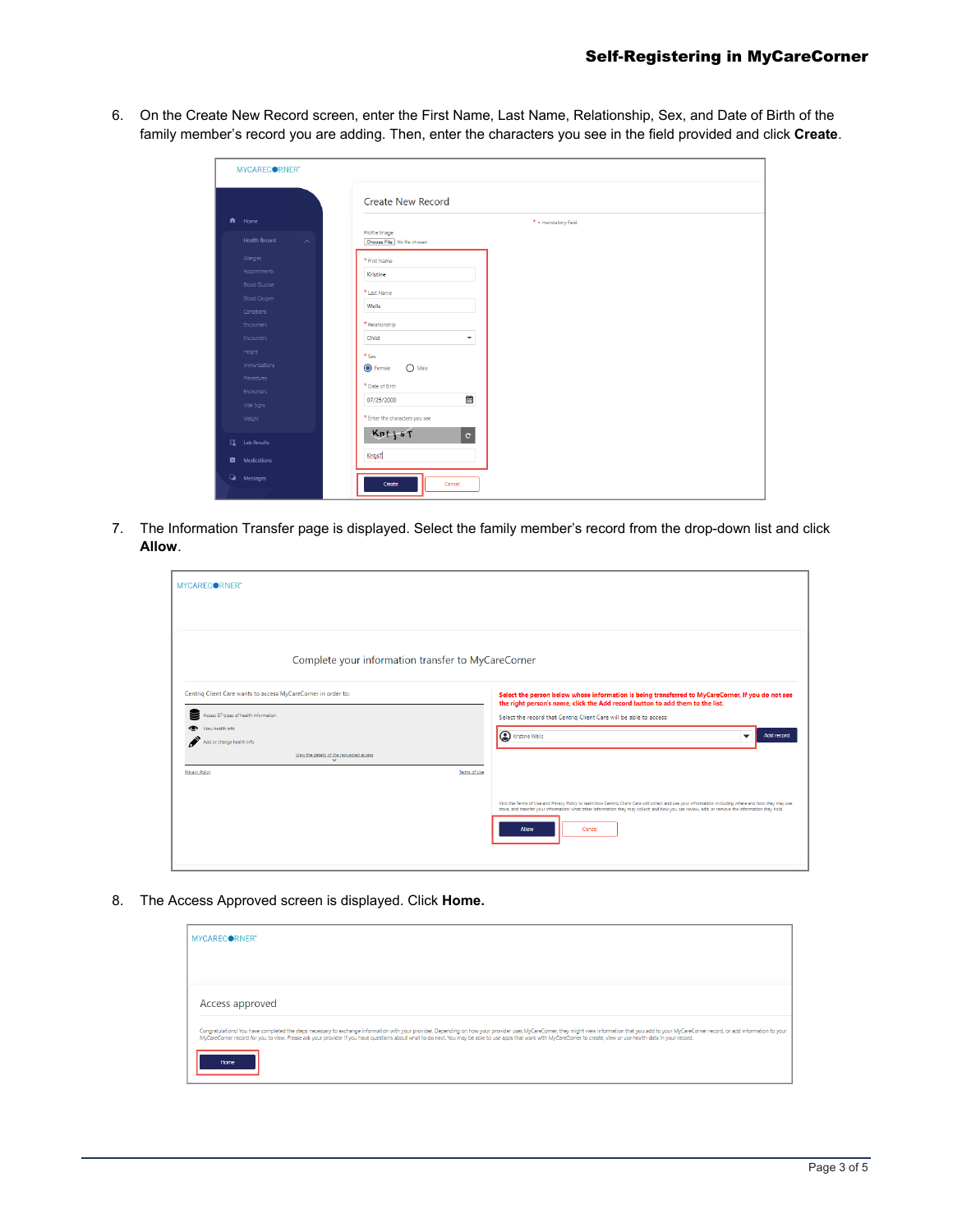9. As the Patient Dashboard is displayed, a **Your Data is Loading** message is displayed. Once the message disappears, refresh your browser and your family member's health record will be displayed.



10. To access your record and/or other linked records to your account, click the circle with your family members initials on it (in the upper-right corner of the screen). Then, select the health record you want to access.



## **Using the Printed Instructions**

1. To add the family member to your registered MyCareCorner account, enter the URL from the printed invitation into the browser window.

| <b>Evident Centrig Community Hospital</b>                                                                                                                                                                                                                                 |
|---------------------------------------------------------------------------------------------------------------------------------------------------------------------------------------------------------------------------------------------------------------------------|
| <b>Patient Name: W. Kristine</b>                                                                                                                                                                                                                                          |
| <b>Patient Portal Registration Process</b>                                                                                                                                                                                                                                |
| During your recent visit, you were invited to register with the Patient Portal. To get started, simply register your<br>new account by entering the following URL into your browser's address bar.                                                                        |
| https://login.mycarecorner.net/transferwelcome.aspx?packageid=DTRO-SETK-DNPS-JWSF-YDYM                                                                                                                                                                                    |
| When prompted to enter your invitation code, please enter the following code:                                                                                                                                                                                             |
| DTRO-SETK-DNPS-JWSF-YDYM                                                                                                                                                                                                                                                  |
| You will then be prompted to answer a verification question.                                                                                                                                                                                                              |
| After you have entered all the required information, click the "Allow" button to complete the process. Once you<br>receive the "Access Approved" notification on the screen, your registration is complete and you will have access<br>to view your portal health record. |
| Print                                                                                                                                                                                                                                                                     |